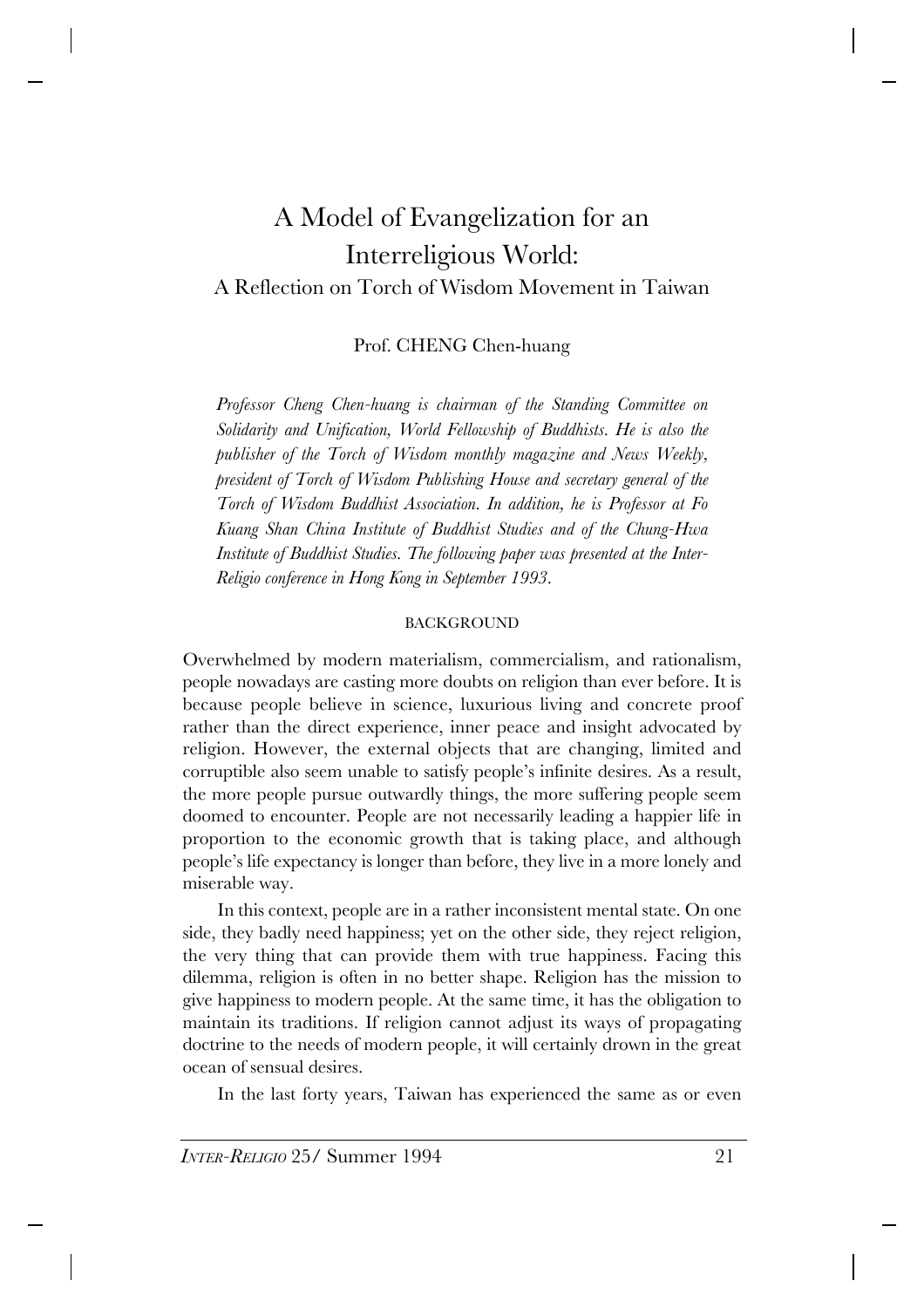greater change than most other countries in the world. Materially, it has developed from a purely agricultural economy to an industrial and commercial economy; from a GNP per capita of US\$100 in 1950 to over UD\$10,000 in 1992. It has moved from an under-developed to a neodeveloped country; from an isolated and authoritarian government to an open and democratic government, etc. In one word, Taiwan has changed tremendously. However, people in Taiwan haven't enjoyed a proportional increase in happiness.

Against this background, religion has gone through a rather difficult period, especially in the years up to 1988, when martial law was annulled. Among the religions, Buddhism seems to have endured the most hardship. Most people in Taiwan, or even in the whole of China, declare that they are Buddhists. Actually, the religion they believe in is a mixture of Buddhism, Confucianism, Taoism or shamanism. The majority of self-proclaimed Buddhists don't really understand the essence of the religion. Furthermore, the decline of Chinese Buddhism in the last five hundred years has blurred the true face of Buddhism.

Taiwan is a country of many religions. According to the government's census, twelve religions are registered with the government, with 17,025 temples or churches, 119,093 clergy, and 10,699,516 believers out of a total population of 20 million in 1992. The real number is believed to be many times this.

In the last forty years, Buddhism has had marvellous growth in both quantity and quality. One of the main reasons is the increasing involvement of intellectuals and the youth. In this case, the Torch of Wisdom (hereinafter TOW) is undoubtedly the major force. There follows a brief introduction to the Torch of Wisdom movement.

### ORGANIZATIONS

At present, the Torch of Wisdom group consists of:

- 1. Torch of Wisdom Monthly, an 80-page magazine founded in November 1961. It is published in the Chinese language with an English Buddhist digest, and is devoted to the interpretation of Buddhist doctrine in modern terminology and thought. It was originally aimed at spreading Buddhism among university students and intellectuals of high education. Now its aim is to serve the whole Buddhist world.
- 2. Torch of Wisdom Publishing House, founded in 1971, has already published over ninety titles of Buddhist books in Chinese and English.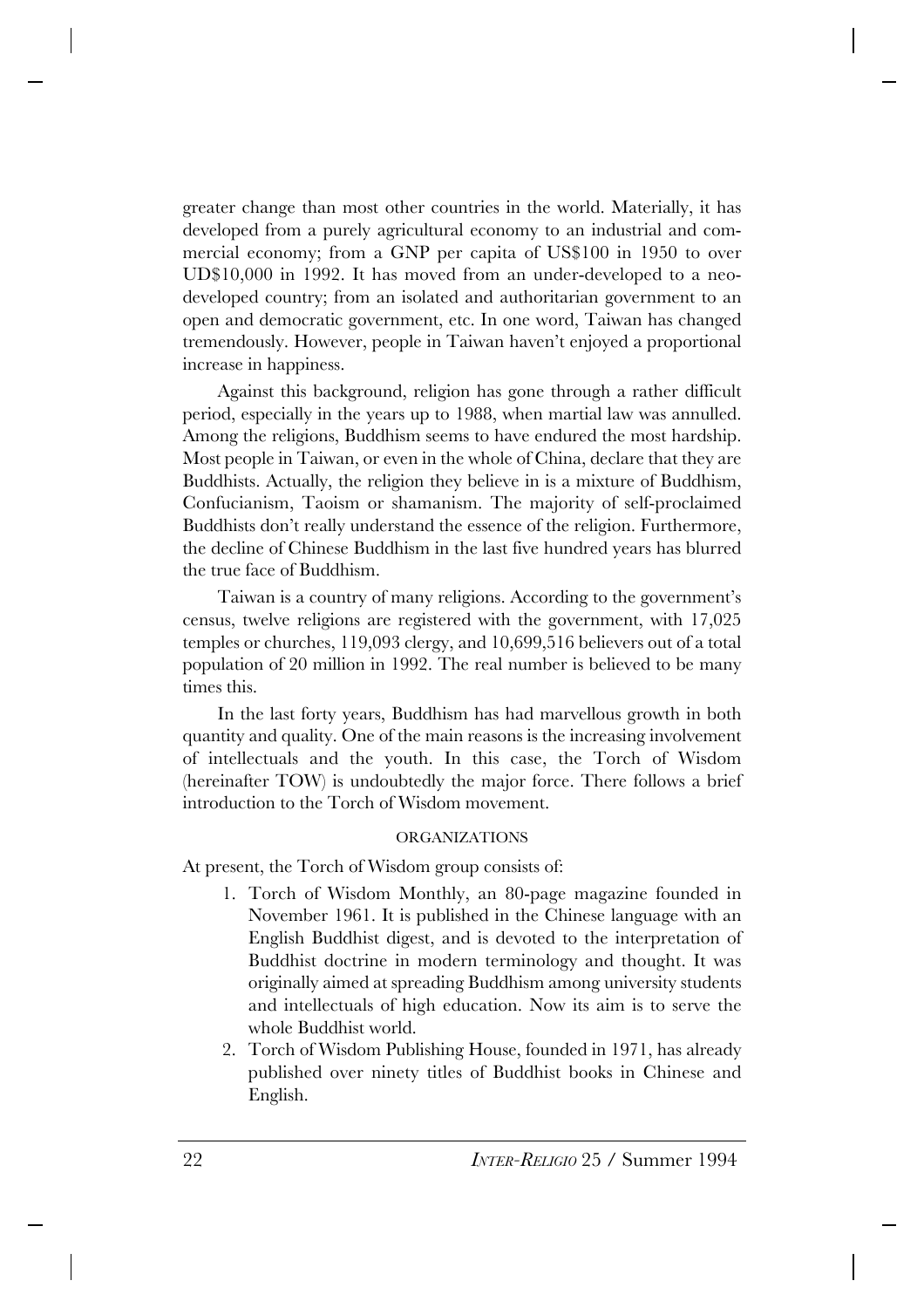- 3. Torch of Wisdom News Weekly was founded in 1990. It is an English-Chinese bilingual with four pages, published weekly and devoted to the dissemination of Buddhism in modern life.
- 4. Torch of Wisdom Buddhist Association, founded in 1992, is devoted to the planning and sponsoring of Buddhist activities such as lectures, seminars, workshops, retreats, summer and winter camps, oration, music, wall poster and writing contests, etc.
- 5. The Torch of Wisdom Southern California Chapter was founded in 1982 and is devoted to the planning and sponsoring of Buddhist activities in southern California.
- 6. The Torch of Wisdom Southern Taiwan Chapter was founded in 1991 and is devoted to the planning and sponsoring of Buddhist activities in Southern Taiwan.
- 7. Yu Chia-chu Cultural and Educational Foundation was founded in 1981 and is devoted to the promotion of Buddhist activities and conferring of scholarships.
- 8. The Chan Yu-tsai Cultural and Educational Foundation was founded in 1961 and its function is very similar to the Yu Foundation.

# BRIEF HISTORY

Torch of Wisdom was founded by the late Professor Chow Hsuen-teh in 1961. However his pioneering work in promoting Buddhism began earlier, in 1951, when he broadcast Buddhism on radio. He discovered that the only way to rejuvenate Buddhism was through intellectuals, especially young people with a higher level of education. To achieve his aim, he sought the assistance of Buddhist senior monks and lay-men. In 1958 he printed booklets which he distributed among university students. He urged the students to write papers after reading the booklets. Then he offered scholarships to the outstanding students and published the winning papers in book form. Four anthologies were thus published in four consecutive years from 1958 to 1961. Donations from local and overseas Buddhist leaders helped to make both ends meet.

In the meantime, Prof. Chow managed to help establish Ch'en Hsi Buddhist Society at the Taiwan National University. At that time, the Taiwan government prohibited all religious activities on campus. Therefore, Ch'en Hsi was registered as a society of Buddhist study, not Buddhist faith. Students were encouraged to study Buddhism as an academic subject, not to take faith in Buddhism as a religion. Since then, Buddhist study societies appeared like "spring bamboo shoots" in every university and college. Up to now, there are 79 student societies of this kind.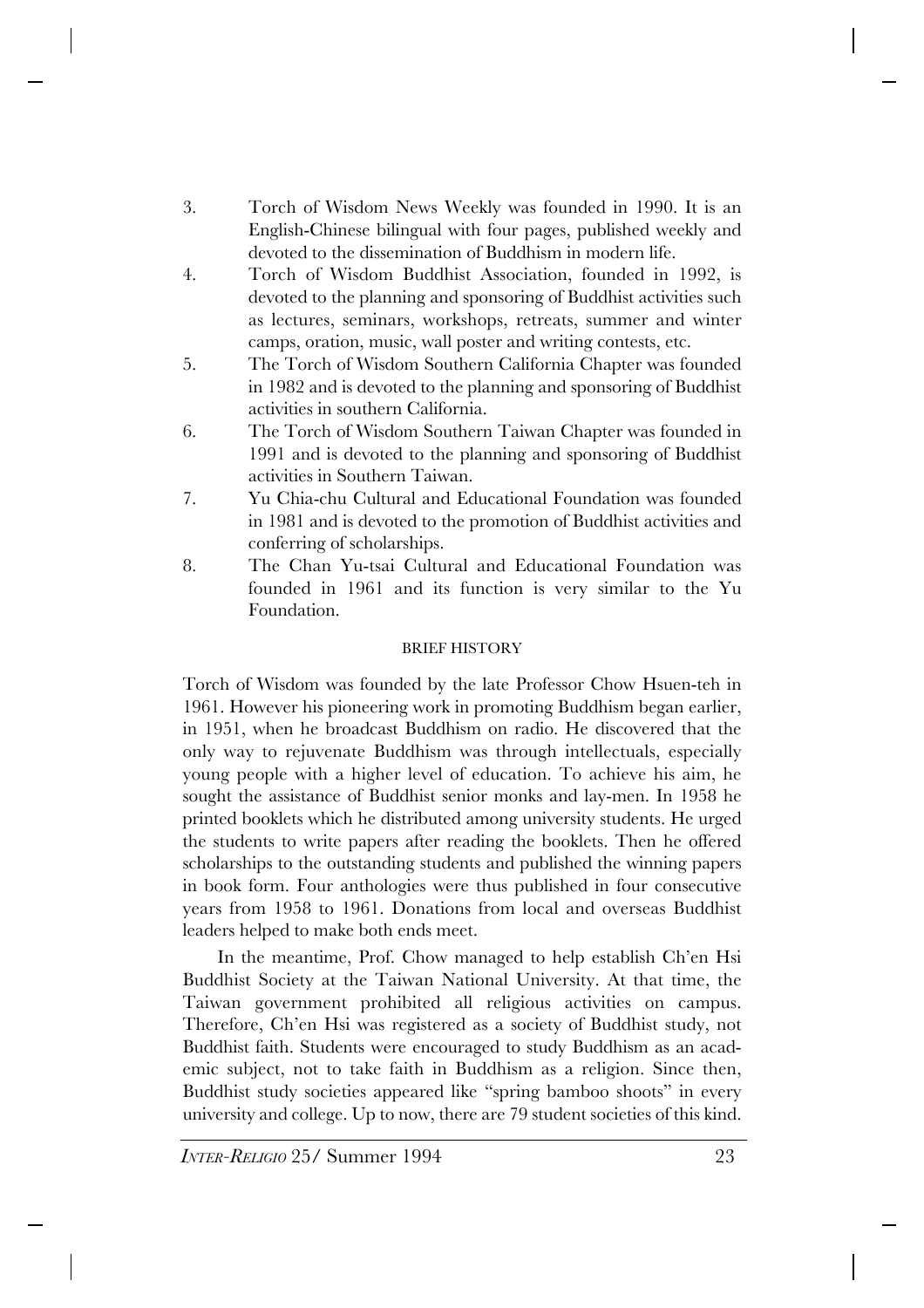Influenced by this trend, many big companies or government units also created Buddhist societies.

Torch of Wisdom helped the students to set up Buddhist societies by giving them material and spiritual assistance. Thus more and more students took an interest in studying Buddhism and writing papers on Buddhism. TOW monthly was founded in 1961 to meet the requirements of the students. Among its many functions, TOW's main objectives are as follows:

- 1. To publish papers on Buddhism by scholars and students.
- 2. To carry news of student activities and Buddhist communities around the world.
- 3. To offer scholarships to students.
- 4. To sponsor lectures and other activities.
- 5. To distribute free books to the students.

Torch of Wisdom Publishing House was founded in 1961 to concentrate on publishing books on Buddhism and other related humanities. Since then, over 90 titles have been published.

To meet the trend of globalization, Torch of Wisdom set up a news agency in 1990 to publish Torch of Wisdom News Weekly. It aims to enhance the exchange of Buddhist news in the whole world. So far as I know, it is the only religious news weekly of its kind in existence in the world.

Legally, Torch of Wisdom is the first non-profit Buddhist organization registered with the government. Its board of directors is of a closed-up nature. In order to open Torch of Wisdom's doors to the public and to invite more people to participate in its management, Torch of Wisdom Buddhist Association was founded in 1992.

Yu and Ch'an Foundations were set up to solidify the support for Torch of Wisdom's activities. In addition to these two foundations, many individuals also donate to support Torch of Wisdom.

### ACTIVITIES

Over its 30 years of history, Torch of Wisdom has grown steadily step by step. It continues to expand its service yet never changes its direction.

The following are its routine activities:

- 1. Publications: Monthly magazine, books, news weekly, either for free distribution or for sale.
- 2. Scholarships: Financial support is given to scholars or students studying Buddhism and related humanities. So far over 17 Million New Taiwan dollars have been distributed and over 70 different scholarships have been set up.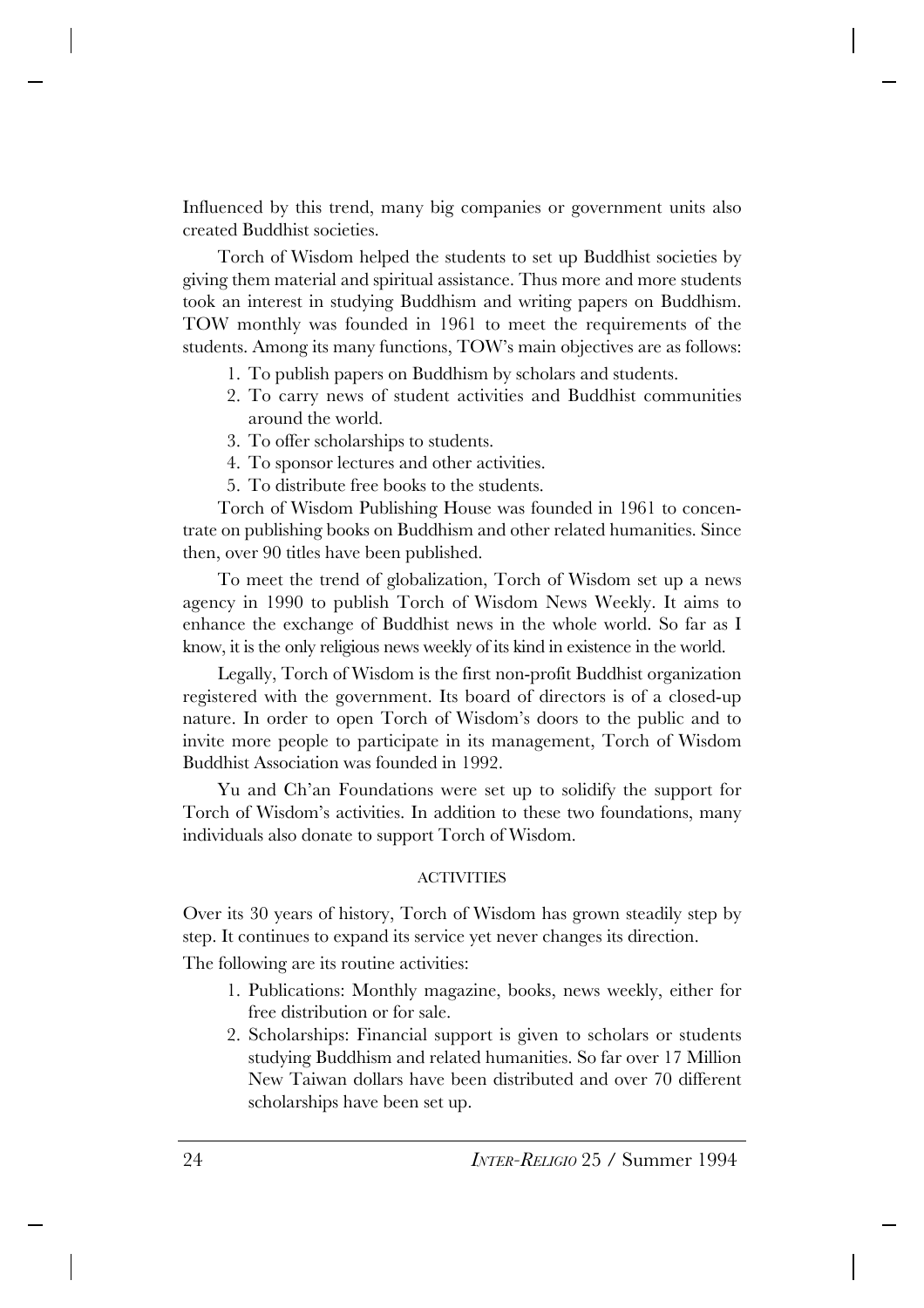- 3. Student Buddhist society staff annual training camps: Each camp lasts for one week. Training courses include Buddhist philosophy, meditation, administration, management, communication, planning and execution of projects, research and development, procedure of meetings, speech and debate, organization and operation, etc.
- 4. Lectures, Buddhist seminars and workshops: These cover various fields of Buddhism to let the participants become familiar with the essence of Buddhism. For example, in the Summer of 1993, Torch of Wisdom held seven seminars each lasting from 6 to 8 days. Torch of Wisdom provided free meals, free boarding, free tuition, free textbooks, etc. Torch of Wisdom offers free courses. Everyone is free to attend the class with a free mind.
- 5. Oration, writing, music, wall-poster and debating contests: Torch of Wisdom offers sizeable prizes to increase the participant's interest in engaging in Buddhist cultural activities.
- 6. International Buddhist seminars: These are held in cooperation with local or foreign Buddhist organizations, universities or individuals to sponsor seminars on Buddhism. For example, Torch of Wisdom sponsored an international seminar on "Buddhist charity and modern society" from Jan. 7 to 9, 1994 in Taipei in cooperation with the University of Hawaii, U.S.A., North-eastern Fukukoshi University, Japan, and Tofuku University, Korea. Another seminar on "Graded steps to enlightenment" was held from Jan. 22 to Feb. 4, 1994 in cooperation with Kopan Monastery, Nepal.
- 7. Social charities: Torch of Wisdom concentrates its resources on Buddhist culture and education. Nevertheless, Torch of Wisdom never neglects its mission of social charity such as donating artificial limbs to the poor, donating living expenses to the orphanage or rehabilitation centres, etc.
- 8. Financial support for student Buddhist societies: Torch of Wisdom tries its best to facilitate students' activities in studying Buddhism.

## FINANCE

Torch of Wisdom is an organization made up of lay Buddhists. It offers free service to the public, yet it doesn't solicit donations from the public. All donations come voluntarily from those who agree with Torch of Wisdom's ideals, operation and character. Book sales contributed to part of the expenses. Torch of Wisdom opens its accounts to the public and therefore has very high credibility.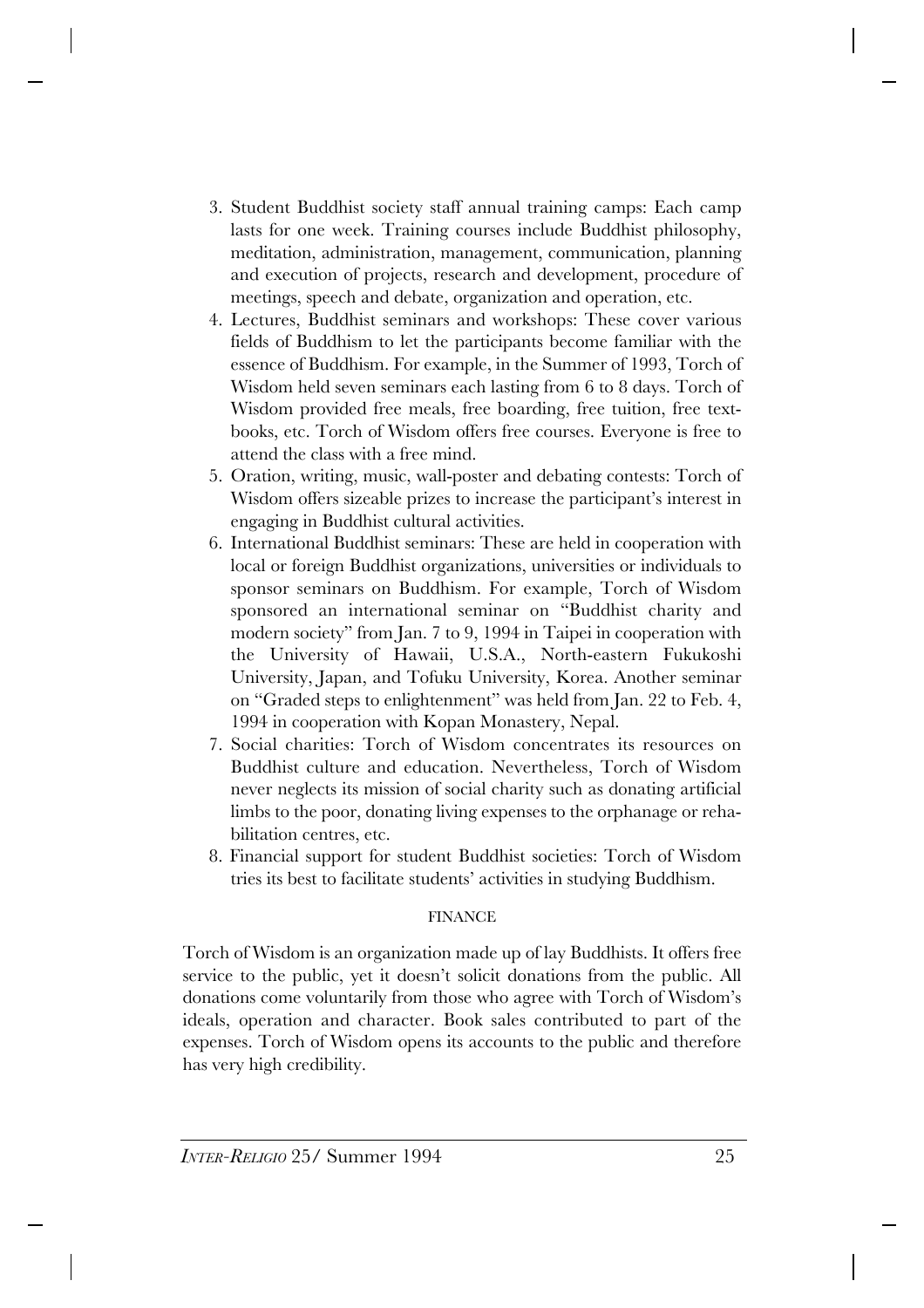# **MODEL OF TORCH OF WISDOM MOVEMENT**

The commonly used symbols for the model of communication shown in the figures on the following page can also be used to illustrate the workings of the Torch of Wisdom movement.